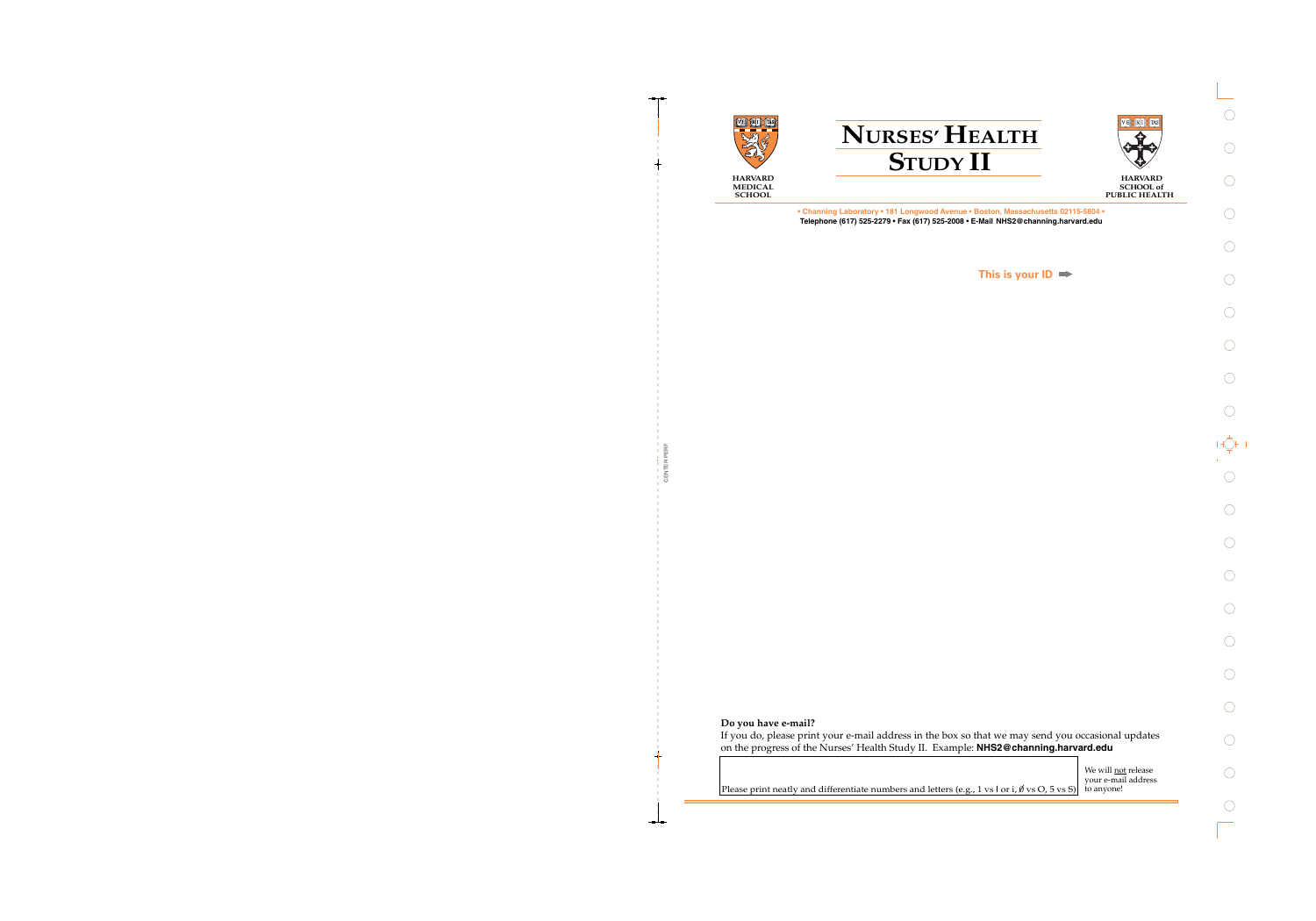## **HARVARD UNIVERSITY NURSES' HEALTH STUDY II**

# **INSTRUCTIONS**

#### **INTERNET:**

Go to our website at www.NHS2.org and use your ID number (see front of this page) and your birth date to log in. Follow the instructions on the screen to complete the survey on-line.

#### **PAPER FORM:**

Please use an ordinary No. 2 pencil to answer all questions. Fill in the appropriate response circles completely. The form is designed to be read by optical-scanning equipment, so it is important that you keep any write-in responses **within** the spaces provided and erase any incorrect marks completely. If you have comments, please write them on a separate piece of paper.



#### **Mark "Yes" bubble and Year of Diagnosis bubble for each illness you have had diagnosed. EXAMPLE A)**

**Leave blank for NO, mark here for YES** Myocardial infarction (heart attack) Angina pectoris Confirmed by angiography? Coronary bypass, angioplasty, or stent Transient ischemic attack (TIA)  $\overline{M}$ **Y 1 4 Y YEAR OF DIAGNOSIS Before June 1 June '11 TO 2011 May '13 After June 1 2013 17. Since June 2011, have you had any of these clinician-diagnosed illnesses?**

way: ⊘*o* **Please fill in the circles completely; do not mark this**

CENTER PERF

**CENTER PERI** 



**EXAMPLE B)** AGE natural *AGE* Print numbers neatly within boxes. **Your writing will be read by our scanner.**

- **• Please tear off the cover letter (to preserve confidentiality) and return the questionnaire in the enclosed postage–paid envelope.**
- **• If your name and address as printed on this questionnaire are no longer correct or are incomplete, or if you are providing your e-mail address, please make any necessary changes on the letter and return it to us.**
- **• Thank you for completing the Nurses' Health Study II Questionnaire.**

#### **Federal research regulations require us to include the following information:** There are no direct benefits to you from participating in this study.

The risk of breach of confidentiality associated with participation in this study is very small.

Your choice to participate in this study is completely voluntary and you may decline or withdraw at any time without penalty.

You may skip any question you do not wish to answer.

You will not receive monetary compensation for participating.

If you have any questions regarding your rights as a research participant, you are encouraged to call a representative of the Human Subjects Committee at the Brigham and Women's Hospital (617-424-4100).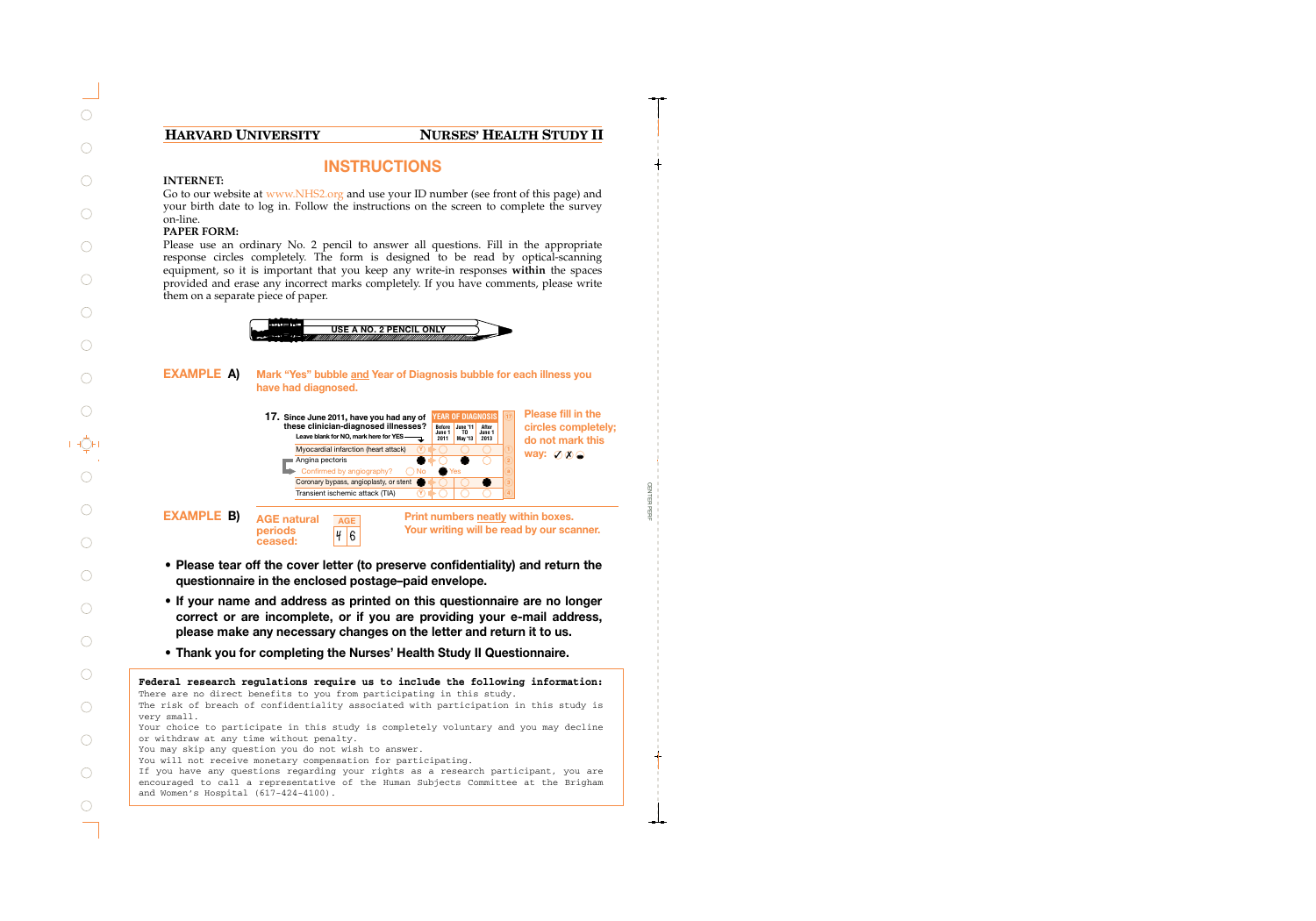|                   | <b>CURRENT WEIGHT</b> |                               | ( )No                                             |                                                                                                                                       |                     |                                                                  |                                  |                                                                                                                                                                                                                                                                                                                               |                                                                              |
|-------------------|-----------------------|-------------------------------|---------------------------------------------------|---------------------------------------------------------------------------------------------------------------------------------------|---------------------|------------------------------------------------------------------|----------------------------------|-------------------------------------------------------------------------------------------------------------------------------------------------------------------------------------------------------------------------------------------------------------------------------------------------------------------------------|------------------------------------------------------------------------------|
|                   |                       |                               |                                                   |                                                                                                                                       |                     | $\circ$ Yes $\rightarrow$ How many/day? $\circ$ 1–4 $\circ$ 5–14 | $)15 - 24$                       | $25 - 34$<br>$35 - 44$                                                                                                                                                                                                                                                                                                        | $+ 45 +$                                                                     |
|                   | <b>POUNDS</b>         |                               |                                                   | 3. What is your current status?                                                                                                       |                     |                                                                  |                                  |                                                                                                                                                                                                                                                                                                                               |                                                                              |
|                   |                       |                               | O Married                                         | <b>Divorced</b>                                                                                                                       | () Widowed          |                                                                  | Domestic Partnership ( Separated |                                                                                                                                                                                                                                                                                                                               | ( ) Never Married                                                            |
| $\left( 0\right)$ | $\circledcirc$        | $\circledcirc$                |                                                   | 4. Your living arrangement:                                                                                                           | Alone               | $\bigcirc$ With spouse or partner                                |                                  | $\bigcirc$ With minor children                                                                                                                                                                                                                                                                                                |                                                                              |
| $\odot$           | $\odot$               | $\odot$                       | (Mark all that apply.)                            |                                                                                                                                       |                     | $\bigcirc$ With other adult family                               | $\bigcirc$ With other people     |                                                                                                                                                                                                                                                                                                                               | $\bigcirc$ With pet(s)                                                       |
| $\rm (2)$         | $\circled{2}$         | $\circled{2}$                 |                                                   | 5. Have you had your uterus removed?                                                                                                  |                     |                                                                  |                                  |                                                                                                                                                                                                                                                                                                                               |                                                                              |
| $\circled{3}$     | $\circled{3}$         | $\circled{3}$                 |                                                   | ◯ No ◯ Yes Date of surgery: ◯ Before June 1, 2011                                                                                     |                     |                                                                  |                                  | After June 1, 2011                                                                                                                                                                                                                                                                                                            |                                                                              |
| $\left( 4\right)$ | $\bigcirc$            | $\circled{4}$                 |                                                   | 6. Have you ever had either of your ovaries surgically removed?                                                                       |                     |                                                                  |                                  |                                                                                                                                                                                                                                                                                                                               |                                                                              |
| (5)               | $\circled{5}$         | $\circled{5}$                 |                                                   | $\bigcirc$ No $\bigcirc$ Yes $\longrightarrow$ a) How many ovaries do you have remaining?                                             |                     |                                                                  |                                  | ◯ None<br>One                                                                                                                                                                                                                                                                                                                 |                                                                              |
| (6)               | $\circled{6}$         | $\circled{6}$                 |                                                   | 7. Have your natural menstrual periods ceased PERMANENTLY?                                                                            |                     |                                                                  |                                  |                                                                                                                                                                                                                                                                                                                               |                                                                              |
|                   | $\circledcirc$        | $\circled{7}$                 | No: Premenopausal                                 |                                                                                                                                       |                     |                                                                  | AGE                              | b) For what reason did                                                                                                                                                                                                                                                                                                        |                                                                              |
|                   | $\circledast$         | (8)                           |                                                   | ◯ Yes: No menstrual periods                                                                                                           |                     | a) AGE natural<br>periods                                        |                                  | your periods cease?                                                                                                                                                                                                                                                                                                           |                                                                              |
|                   | $\circledcirc$        | (9)                           |                                                   | $\bigcirc$ Yes: Had menopause but now have                                                                                            |                     | ceased:                                                          |                                  | ) Natural                                                                                                                                                                                                                                                                                                                     | $\bigcirc$ Surgery                                                           |
|                   |                       |                               |                                                   | periods induced by hormones                                                                                                           |                     |                                                                  |                                  | <b>Endometrial ablation</b>                                                                                                                                                                                                                                                                                                   |                                                                              |
|                   |                       |                               |                                                   | $\bigcirc$ Not sure (e.g., perimenopausal)                                                                                            |                     |                                                                  |                                  | Radiation or Chemo.                                                                                                                                                                                                                                                                                                           |                                                                              |
|                   |                       |                               |                                                   | 8. Are you currently using oral contraceptives for any reason?                                                                        |                     |                                                                  |                                  |                                                                                                                                                                                                                                                                                                                               | $\overline{1}$ (2) (3) (4) (5) (6)                                           |
| $()$ No           |                       | $\bigcap$ Yes                 |                                                   |                                                                                                                                       |                     |                                                                  |                                  | $\begin{pmatrix} 0 & 1 & 0 & 0 \\ 0 & 0 & 0 & 0 \\ 0 & 0 & 0 & 0 \\ 0 & 0 & 0 & 0 \\ 0 & 0 & 0 & 0 \\ 0 & 0 & 0 & 0 \\ 0 & 0 & 0 & 0 \\ 0 & 0 & 0 & 0 \\ 0 & 0 & 0 & 0 \\ 0 & 0 & 0 & 0 \\ 0 & 0 & 0 & 0 & 0 \\ 0 & 0 & 0 & 0 & 0 \\ 0 & 0 & 0 & 0 & 0 \\ 0 & 0 & 0 & 0 & 0 & 0 \\ 0 & 0 & 0 & 0 & 0 & 0 \\ 0 & 0 & 0 & 0 & $ |                                                                              |
|                   |                       |                               |                                                   | 9. Are you currently using any of these over-the-counter (OTC) preparations for hormone replacement?                                  |                     |                                                                  |                                  |                                                                                                                                                                                                                                                                                                                               |                                                                              |
|                   |                       |                               |                                                   | Soy estrogen products $\bigcirc$ Black cohosh (e.g., Remifemin) $\bigcirc$ Natural progesterone cream/wild yam                        |                     |                                                                  |                                  |                                                                                                                                                                                                                                                                                                                               | () Other OTC                                                                 |
| 10.               |                       |                               |                                                   | Since June 2011, have you used prescription female hormones? (Not including oral contraceptives.)                                     |                     |                                                                  |                                  |                                                                                                                                                                                                                                                                                                                               |                                                                              |
|                   |                       |                               |                                                   | ◯ Yes a) How many months did you use hormones since June 2011?                                                                        |                     |                                                                  |                                  |                                                                                                                                                                                                                                                                                                                               |                                                                              |
| <b>No</b>         |                       |                               |                                                   | $\bigcirc$ 1–4 months $\bigcirc$ 5–9 $\bigcirc$ 10–14 $\bigcirc$ 15–19                                                                |                     | $() 20 - 25$                                                     | $26 - 30$<br>$() 31 - 35$        | 36+ months                                                                                                                                                                                                                                                                                                                    |                                                                              |
|                   |                       |                               |                                                   | b) Are you currently using them (within the last month)?                                                                              |                     | $\bigcirc$ Yes                                                   | No If No, skip to Part d.        |                                                                                                                                                                                                                                                                                                                               |                                                                              |
|                   |                       |                               |                                                   | c) Mark the type(s) of hormones you are CURRENTLY using:                                                                              |                     |                                                                  |                                  |                                                                                                                                                                                                                                                                                                                               |                                                                              |
|                   |                       |                               |                                                   | <b>Combined:</b> $\bigcirc$ Prempro (beige) $\bigcirc$ Prempro (gold)                                                                 |                     | $\bigcirc$ Prempro (peach)                                       |                                  | ◯ Prempro (light blue)                                                                                                                                                                                                                                                                                                        |                                                                              |
|                   |                       |                               | Premphase                                         |                                                                                                                                       | ( Combipatch        | $\bigcirc$ FemHRT                                                |                                  |                                                                                                                                                                                                                                                                                                                               |                                                                              |
|                   |                       |                               |                                                   | <b>Estrogen:</b> $\bigcirc$ Oral Premarin or conjugated estrogens                                                                     |                     |                                                                  |                                  | $\bigcirc$ Patch Estrogen $\bigcirc$ Vaginal Estrogen $\bigcirc$ Estrace                                                                                                                                                                                                                                                      | $\left( \mathbf{0}\right) \left( \mathbf{0}\right) \left( \mathbf{0}\right)$ |
|                   |                       |                               |                                                   | Estrogen gels, creams, or sprays on skin                                                                                              |                     | $\bigcirc$ Estratest                                             | Ogen<br>(                        |                                                                                                                                                                                                                                                                                                                               | $\bigoplus \bigoplus \bigoplus$                                              |
|                   |                       |                               |                                                   | Other Estrogen (specify in box below)                                                                                                 |                     |                                                                  |                                  |                                                                                                                                                                                                                                                                                                                               | $2)$ $(2)$ $(2)$                                                             |
|                   |                       |                               |                                                   | Progesterone/Progestin: O Provera/Cycrin/MPA                                                                                          |                     | $\bigcirc$ Vaginal                                               | Micronized (e.g., Prometrium)    |                                                                                                                                                                                                                                                                                                                               | $3)$ $(3)$ $(3)$                                                             |
|                   |                       |                               |                                                   | $\bigcirc$ Other progesterone (specify type)                                                                                          |                     |                                                                  |                                  |                                                                                                                                                                                                                                                                                                                               | 4)(4)(4)                                                                     |
|                   |                       |                               |                                                   | Other hormones CURRENTLY used (e.g., Tri-est), Specify:                                                                               |                     |                                                                  |                                  |                                                                                                                                                                                                                                                                                                                               | 5)(5)(5)                                                                     |
|                   |                       |                               |                                                   |                                                                                                                                       |                     |                                                                  |                                  | d) If you used oral conjugated estrogen (e.g., Premarin) since June 2011, what dose did you usually take?                                                                                                                                                                                                                     | $6)$ $6)$ $6)$                                                               |
|                   |                       |                               | $\bigcirc$ .30 mg/day or less                     | $\bigcirc$ .45 mg/day                                                                                                                 |                     | $\bigcirc$ .625 mg/day                                           | $\bigcirc$ .9 mg/day             |                                                                                                                                                                                                                                                                                                                               | $\widehat{Z}$ $\widehat{Z}$ $\widehat{Z}$                                    |
|                   |                       |                               |                                                   | $\bigcirc$ 1.25 mg/day or higher $\bigcirc$ Unsure $\bigcirc$ Did not take oral conjugated estrogen                                   |                     |                                                                  |                                  |                                                                                                                                                                                                                                                                                                                               | $\mathbf{a}$ $\mathbf{a}$ $\mathbf{a}$                                       |
|                   |                       |                               |                                                   | e) What was your pattern of hormone use (Days per Month)?                                                                             |                     |                                                                  |                                  |                                                                                                                                                                                                                                                                                                                               | (9)(9)                                                                       |
|                   |                       |                               |                                                   | Oral or Patch Estrogen: Days per Month $\bigcirc$ Not used $\bigcirc$ <1 day/mo. $\bigcirc$ 1–8 days $\bigcirc$ 9–18 $\bigcirc$ 19–26 |                     |                                                                  |                                  |                                                                                                                                                                                                                                                                                                                               | $\bigcirc$ 27+ days/mo.                                                      |
|                   |                       | <b>Progesterone:</b>          |                                                   | <b>Days per Month</b> $\bigcirc$ Not used $\bigcirc$ <1 day/mo. $\bigcirc$ 1-8 days $\bigcirc$ 9-18                                   |                     |                                                                  |                                  | $19 - 26$                                                                                                                                                                                                                                                                                                                     | 27+ days/mo.                                                                 |
|                   |                       |                               |                                                   | 11. During the past 4 weeks, have you had any hot flashes or night sweats?                                                            |                     |                                                                  |                                  |                                                                                                                                                                                                                                                                                                                               |                                                                              |
| <b>No</b>         |                       |                               | Yes <b>in the lift yes, were they (mark one):</b> |                                                                                                                                       | ◯ Mild              | Moderate                                                         | <b>Severe</b>                    |                                                                                                                                                                                                                                                                                                                               |                                                                              |
|                   |                       |                               |                                                   | 12. At the beginning of menopause, did you have hot flashes or night sweats?                                                          |                     |                                                                  |                                  | (If you took estrogen, consider the time                                                                                                                                                                                                                                                                                      |                                                                              |
|                   |                       |                               | $Yes \Rightarrow a)$ Were they (mark one):        | ◯ Mild                                                                                                                                | () Moderate         | <b>Severe</b>                                                    |                                  | period before starting treatment.)                                                                                                                                                                                                                                                                                            |                                                                              |
| No                |                       |                               |                                                   | b) How long did these symptoms last?                                                                                                  | ◯ Less than 5 years |                                                                  | 5-9 years                        | $\bigcirc$ 10 years or longer                                                                                                                                                                                                                                                                                                 |                                                                              |
|                   |                       | Haven't reached menopause     |                                                   |                                                                                                                                       |                     |                                                                  |                                  |                                                                                                                                                                                                                                                                                                                               |                                                                              |
|                   |                       | 13. Which best describes your |                                                   | <b>OR</b><br>ER                                                                                                                       | <b>ICU</b>          | Other inpatient nurse                                            |                                  | Nursing education or admin                                                                                                                                                                                                                                                                                                    |                                                                              |
|                   |                       | current employment status?    |                                                   | Outpatient or community                                                                                                               |                     | Other hospital nursing                                           |                                  | Nursing outside hospital                                                                                                                                                                                                                                                                                                      |                                                                              |
|                   |                       |                               |                                                   | $\bigcirc$ Non-nursing employment                                                                                                     |                     | F/T homemaker                                                    | <b>Disabled</b>                  | ( ) Retired                                                                                                                                                                                                                                                                                                                   | Other                                                                        |
|                   |                       |                               |                                                   | 14. What year did you begin your current job? (include "retired" or "full-time homemaker")                                            |                     |                                                                  |                                  |                                                                                                                                                                                                                                                                                                                               |                                                                              |
|                   | Before 2005           |                               | 2006<br>2005                                      | $\bigcirc$ 2007                                                                                                                       | 2008                | 2009                                                             | $\bigcirc$ 2010                  | 2011<br>2012                                                                                                                                                                                                                                                                                                                  | $2013+$                                                                      |
|                   |                       |                               |                                                   | 15. In the last 12 months, did you have to clean up an accidental chemical spill?                                                     |                     |                                                                  | <b>No</b>                        | Yes                                                                                                                                                                                                                                                                                                                           |                                                                              |
|                   |                       |                               |                                                   |                                                                                                                                       |                     |                                                                  |                                  | $\blacksquare$ 16. Thinking about your current job and the use of disinfectants (such as ethylene oxide, hydrogen peroxide,                                                                                                                                                                                                   |                                                                              |
|                   |                       |                               |                                                   | ortho-phthalaidehyde, formaldehyde, glutaraidehyde, bleach)                                                                           |                     |                                                                  |                                  |                                                                                                                                                                                                                                                                                                                               |                                                                              |
|                   |                       |                               |                                                   | a. On how many days per week, on average, do you clean medical instruments with disinfectants?                                        |                     |                                                                  |                                  |                                                                                                                                                                                                                                                                                                                               |                                                                              |
| ( ) Never         |                       | $\bigcirc$ <1 day/week        |                                                   | $\bigcirc$ 1-3 days/week $\bigcirc$ 4-7 days/week                                                                                     |                     |                                                                  |                                  |                                                                                                                                                                                                                                                                                                                               |                                                                              |
|                   |                       |                               |                                                   |                                                                                                                                       |                     |                                                                  |                                  | <b>b.</b> On how many days per week, on average, do you clean surfaces (like floors, tables) at work with disinfectants?                                                                                                                                                                                                      |                                                                              |
|                   | Never                 | $\bigcirc$ <1 day/week        |                                                   | $\bigcirc$ 1-3 days/week $\bigcirc$ 4-7 days/week                                                                                     |                     |                                                                  |                                  |                                                                                                                                                                                                                                                                                                                               |                                                                              |
|                   |                       |                               |                                                   |                                                                                                                                       |                     |                                                                  |                                  | C. In your current job, on how many days per week, on average, do you use spray or aerosol products?                                                                                                                                                                                                                          |                                                                              |
|                   | ◯ Never               | $\bigcirc$ <1 day/week        |                                                   | ◯ 1-3 days/week ◯ 4-7 days/week                                                                                                       |                     |                                                                  |                                  |                                                                                                                                                                                                                                                                                                                               |                                                                              |

 $\bigcirc$  $\bigcirc$  $\bigcirc$  $\bigcirc$  $\bigcirc$  $\bigcirc$  $\bigcirc$  $\bigcirc$  $\bigcirc$  $\bigcirc$  $\begin{picture}(20,5) \put(0,0){\line(1,0){15}} \put(15,0){\line(1,0){15}} \put(15,0){\line(1,0){15}} \put(15,0){\line(1,0){15}} \put(15,0){\line(1,0){15}} \put(15,0){\line(1,0){15}} \put(15,0){\line(1,0){15}} \put(15,0){\line(1,0){15}} \put(15,0){\line(1,0){15}} \put(15,0){\line(1,0){15}} \put(15,0){\line(1,0){15}} \put(15,0){\line(1,$  $\bigcirc$  $\bigcirc$  $\bigcirc$  $\bigcirc$  $\bigcirc$  $\bigcirc$  $\bigcirc$  $\bigcirc$  $\bigcirc$  $\bigcirc$  $\bigcirc$